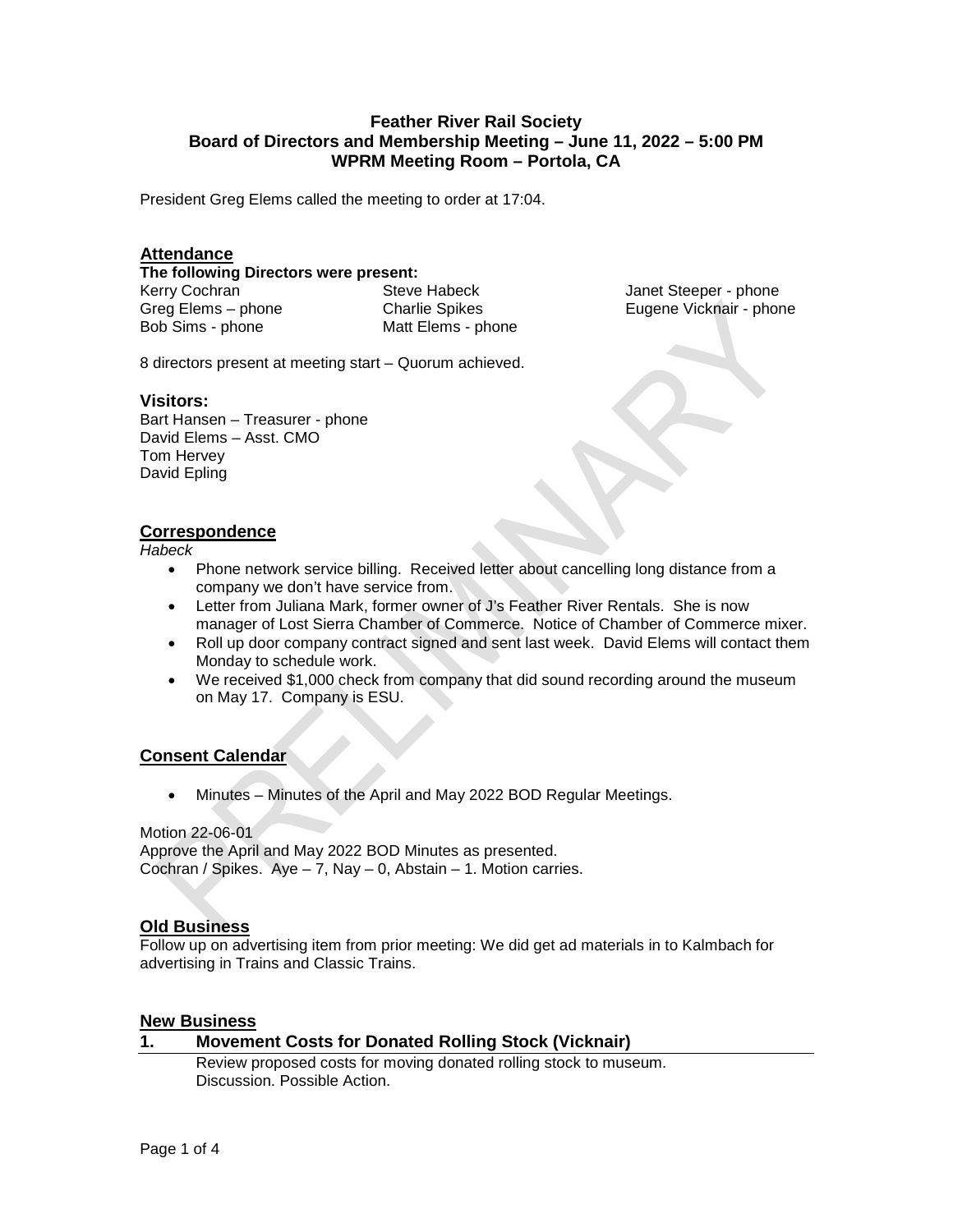• Discussion about which quote to accept for passenger car move. The \$65,000 quote seems to be more motivated.

### Motion 22-06-02

Approve quote by Gateway Transport Services for \$65,000 for movement of WP 302 passenger car from Hoosier Valley Railroad Museum, Indiana to Western Pacific Railroad Museum, Portola. G. Elems / M. Elems.  $Aye - 8$ , Nay  $- 0$ , Abstain  $- 0$ . Motion carries.

- Eugene has been talking to Scott Franklin about help finding truckers.
- Hospital needs it moved by July 4 weekend.
- Only quote received is \$20,000 from Bragg Crane and trucking.

#### Motion 22-06-03

Approve Bragg Crane for \$20,000 for movement of WP insulated boxcar from Chester, California to Western Pacific Railroad Museum, Portola.

Vicknair / Spikes. Aye – 8, Nay – 0, Abstain – 0. Motion carries.

- Confirm loading and unloading with Bragg.
- No objection to fundraiser. Focus on coach 302. Consensus direction given.

## **Good of the Order**

### **President's Report**

• President's Pin will be in Train Sheet.

## **Financial Reports**

- *Written reports provided.*
- Bart Hansen thanked Eugene Vicknair for work on grants.
- Discussion about financial status.
- Discussion about painting equipment.

## **Director's Reports**

• *Vicknair –* written report provided.

## **Event Reports**

- 2022 Western Pacific Convention wa
	- o Waiting for comments from draft report. Report needs to go into Train Sheet. Full report next meeting.

## **Department Reports**

- *Webmaster* written report provided.
- *Train Sheet* written report provided.
- *Operations*  Planning July 2-4 steam ops.
	- o Short on actual train crew. Have 2 signed up for caboose train. Need a couple more folks.
	- o Word went out today and getting folks to respond.
	- o Matt Elems is going to try and be available.
	- o Got a brand new brakeman signed up today.
- *General Superintendent*  written report provided.
	- o We got a new member and ops volunteer today.
	- o Thank you to steam crew for their work on May 15 and on 165.
- *Archives / Historical* written report provided.
	- o Life Member Jim Atkins is now working with the Archives department.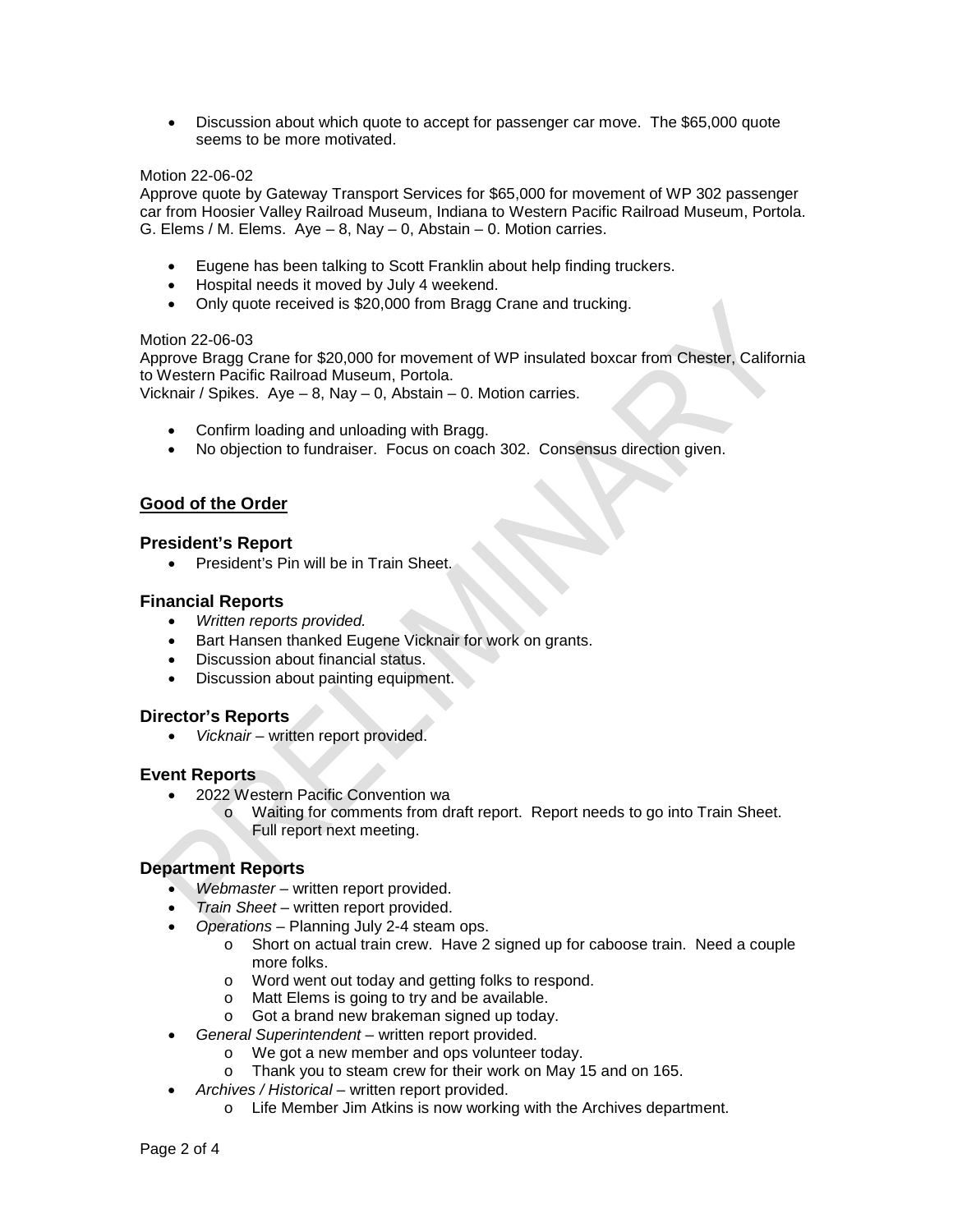- *Funding*  written report provided.
- *Museum Store* written report provided.
	- o Borden Decal order
- *Mechanical* 
	- o Slow going. No real updates but working through current plan.<br>
	o Focusing on SP GP9 2873. Waiting on parts for water pump. (
	- Focusing on SP GP9 2873. Waiting on parts for water pump. Cannot progress until parts come in.
	- o Needs to find older style class light lens.
	- o Reviewing priority of WP GP7 707 and WP FP7 805-A for RAL due to capacity needs.
	- o May look at trying to get WP S1 512 running. Needs truck / wheel work.
	- o Army H-12-44 1857 needs engine and traction motor work. Odd things going on with it. Need to fix the oil-water intercooler.

## **Committee Reports**

none

**Legal / Insurance Report**

none

#### **Status of Surplus Property Report** none

## **Safety Committee**

- Fire extinguishers done end of May. Building extinguishers done.
- Working on trying to get oil separator running correctly. Trying to get replacement materials for oil separator.
- Issue with wood ramp into Edenwold. Has some structural issues.

BREAK 6:44 PM – 6:50 PM

## **Membership Meeting**

- 1. Introduction of 2022 2023 Board of Directors
	- White ballot election review
	- Directors remain unchanged from 2021-2022
- 2. Review of 2021 2022 Season
	- RAL folks this morning complimented advertising we have been doing.
	- Question about white ballot from Tom Hervey. Official seating will occur in July.
- 3. Future Plans
	- Thank you to Kerry Cochran for all his work on the archives.
	- Editor of Rail Model Craftsman trying to contact Greg Elems.
	- No WP Celebration this year, going to retry for next year. Focusing on 165, Pumpkin Patch and Santa Trains.
- 4. Memorial of Rod McClure
	- Plans are to send a portion of Rod's ashes through WP 165 over July  $4<sup>th</sup>$  weekend.
- 5. Public Comments Note: public comments will be held to 3 minutes when recognized by the chair, unless granted extension by the Board